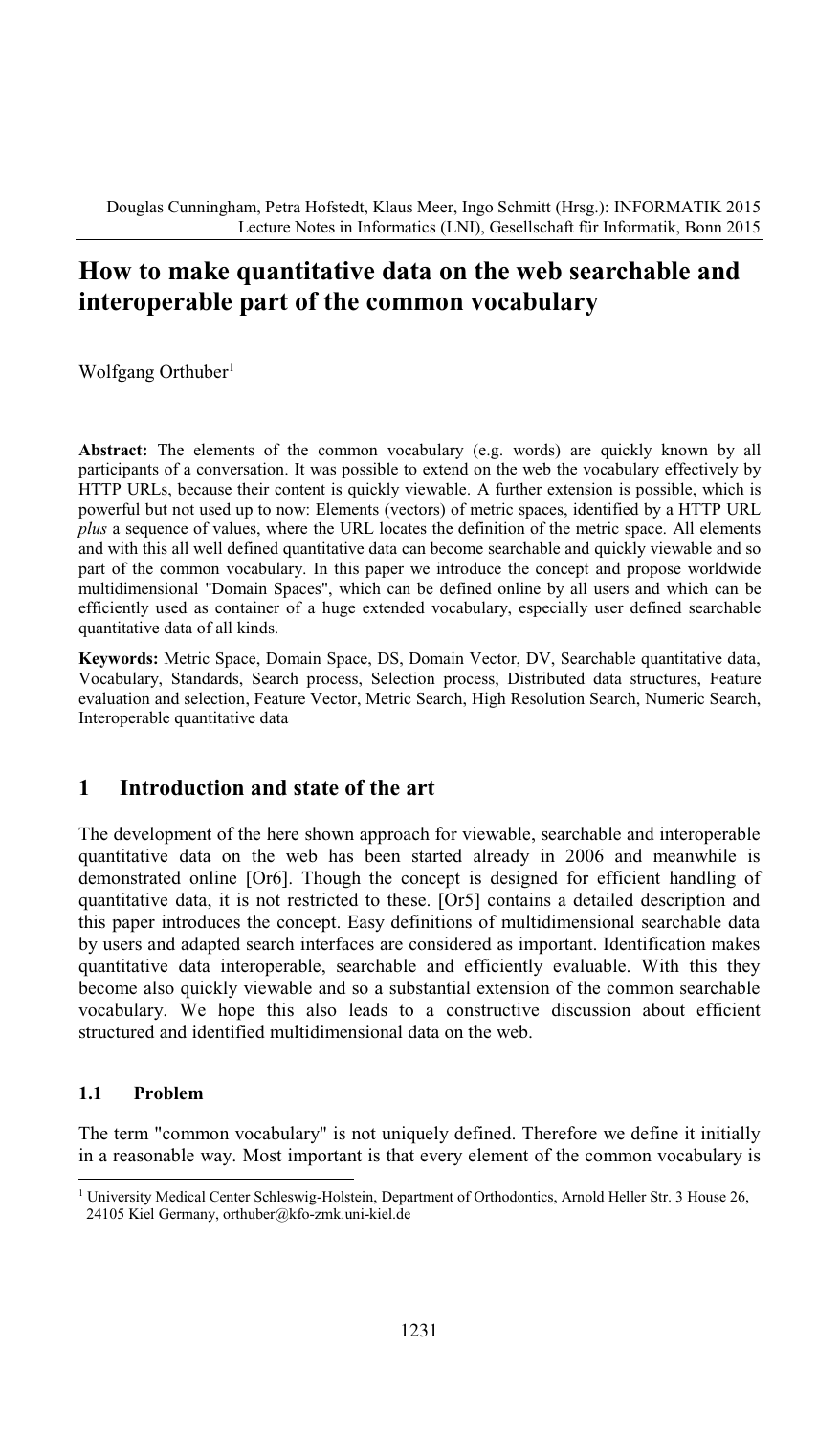#### Wolfgang Orthuber

quickly known by conversing people. We know that clickable information was very successful and became even defining characteristic of the web, because it can be opened (usually within 1 second) and so viewed quickly. Therefore by "common vocabulary" we mean all *quickly recognizable information* on the web, especially well known words, symbols and clickable information. At this information is "clickable", if in case of appropriate hardware and software after clicking on a text or image a window with more detailed descriptive information opens within 1 second.

Well defined resources often have well defined quantitative properties or features. These features fully depend on the resource, and usually describe the resource more precisely. For example we know that a "car" has important quantitative features which describe it precisely. Also conventional words of language can have specific quantitative features, e.g. "color" can have three percentual parts of (by wavelength well defined) "red", "green" and "blue". Up to now there is no systematic concept which allows to combine text and other clickable resources on the web with individual multidimensional quantitative data in a way that after click the quantitative data are shown by definition or even graphically, so that they are quickly recognizable. The kind of data should be also recognizable by software (machine readable), so that they become searchable.

### **1.2 Current approaches, shortcomings**

First we look at the current state of the art. There are approaches for representation of data on the web [McGui][W3RDF][HL7F] including quantitative data, but the found approaches do not allow slender and efficient representation of multidimensional data and no definition of world wide multidimensional (metric) spaces. This can be shown best using examples from latest literature, e.g. in medicine where quantitative data are important and decision relevant. The FHIR specification [HL7F] is a next generation standards framework created by HL7 [HL7]. At this interoperable data are coded in resources. We look at an exemplary resource example:

```
<Observation xmlns="http://hl7.org/fhir">
 <text>
    <status value="generated"/>
    <div xmlns="http://www.w3.org/1999/xhtml">
    Jan 30 2014: Body Weight = 185 lbs</div>
 \langle /text{text}\rangle<name><coding>
      <system value="http://loinc.org"/>
      <code value="3141-9"/>
     <display value="Weight Measured"/>
    </coding>
 </name>
 <valueQuantity>
   <value value="185"/>
   <units value="lbs"/>
   <system value="http://unitsofmeasure.org"/>
   <code value="[lb_av]"/>
 </valueQuantity>
```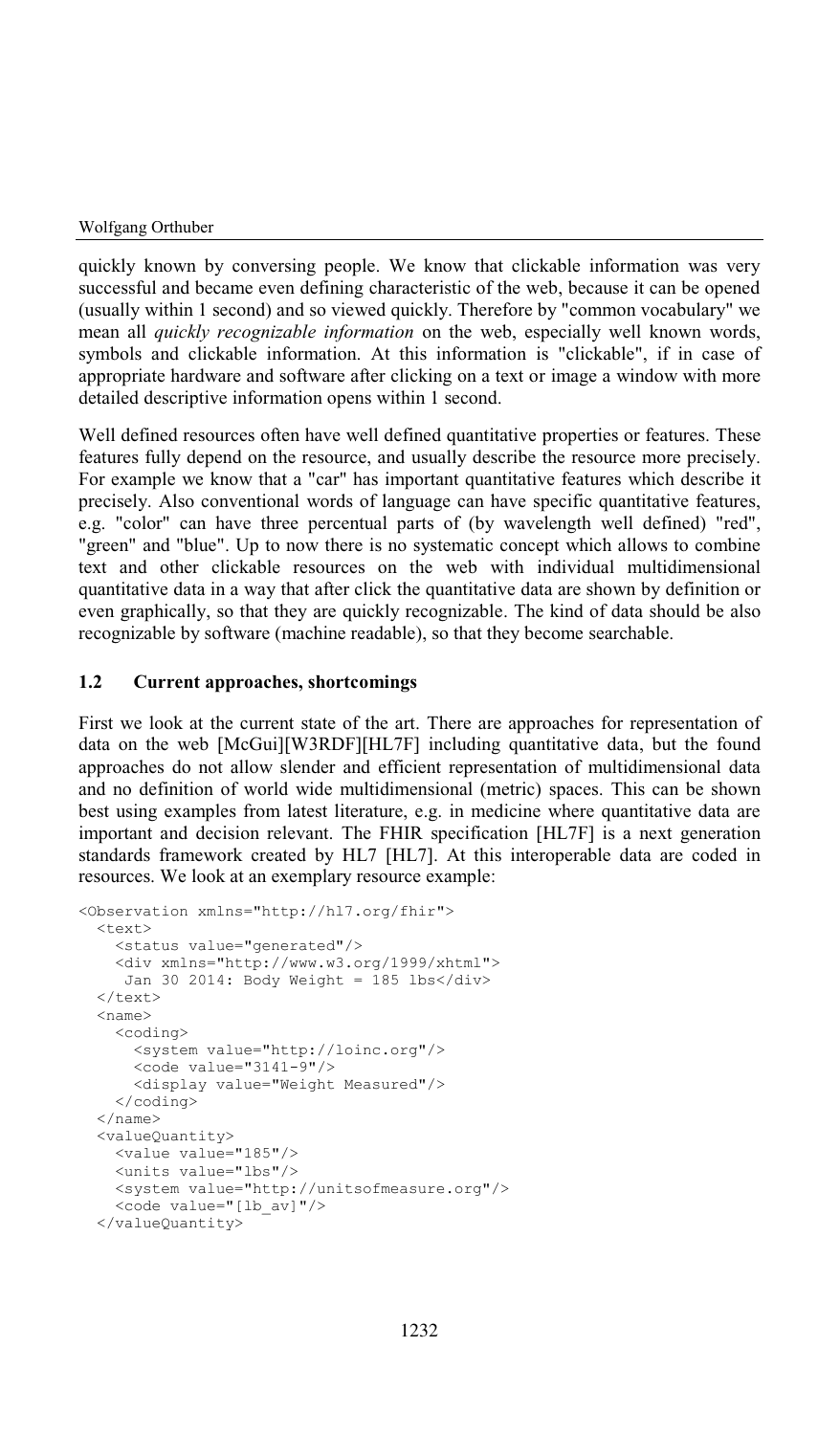#### </Observation>

Fig. 1: Excerpt of http://www.hl7.org/fhir/observation-examples.html [HL7FEX] which codes the observation of body weight.

"http://hl7.org/fhir" in Fig. 1 specifies the namespace. According to [W3N] "It is not a goal that it be directly usable for retrieval of a schema (if any exists)." The URL "http://hl7.org/fhir" contains a human readable description of the general FHIR concept, *somewhere* in it the resource "observation" is defined. The URL "http://loinc.org" combined with the code "3141-9" yields the URL http://loinc.org/3141-9 where the quantity "Body weight Measured" is defined in human readable form. The unit of measurement is not determined there, so it is specified subsequently together with the value "185" as "lbs" with http://unitsofmeasure.org and "[lb\_av]". Fact is: The more defining information is necessary in the data, the less standardized are the data. So (varying) defining information together with data is unnecessary and even disadvantageous.

### **1.3 Proposed approach**

Fig. 1 contains defining information (e.g. about the unit) but no URL to a standardized definition which is machine readable in uniform format. In current interoperability approaches we have not found usage of such *online definitions*. This means, that together with the (*variable*) data a URL is given which points to a complete (*constant and reliable*) definition in standardized machine readable form. The data are given as sequence of values (variables). They are following after the URL of their definition, there is no further defining or redundant information. The online definition must be reliable and complete, it can contain also extended information in multiple languages. We can use for the online definition a standardized form, e.g. HTML [MF] or in XML. The subsequently described DS definitions (see 3.1) are the online definitions which we propose. Fig. 5 shows an abbreviated example of a definition and Fig. 2 exemplary data. It contains the URL of such a online (DS) definition plus 2 numbers and represents the values of Fig. 1 in machine readable form.

```
<v http://numericsearch.com/bw.xml; 2014-01-30; 83.914>clickable text</v>
```
Fig. 2: Values of Fig. 1 in exemplary representation using the URL of an online definition which contains the definition of a metric space (DS, see 2.1). The complete line can be seen as element (DV, see 2.2) of this space. The online definition (DS definition) can represent very much information in standardized way, e.g. default clickable texts in different languages.

Fig. 2 shows on a single line a possible example of a short new standard (DV, see 2.2) which could represent the date and body weight of Fig. 1. Here 83.914 represents the weight (185 lbs) in kg (we recommend usage of SI units in basal dimension definitions). The compactness of Fig. 2 in comparison to Fig. 1 makes it practicable to place multidimensional quantitative data into HTML pages, and because the URL points to an online definition which completes the information of the quantitative data, after click the complete information can be displayed in human readable form. The approach can be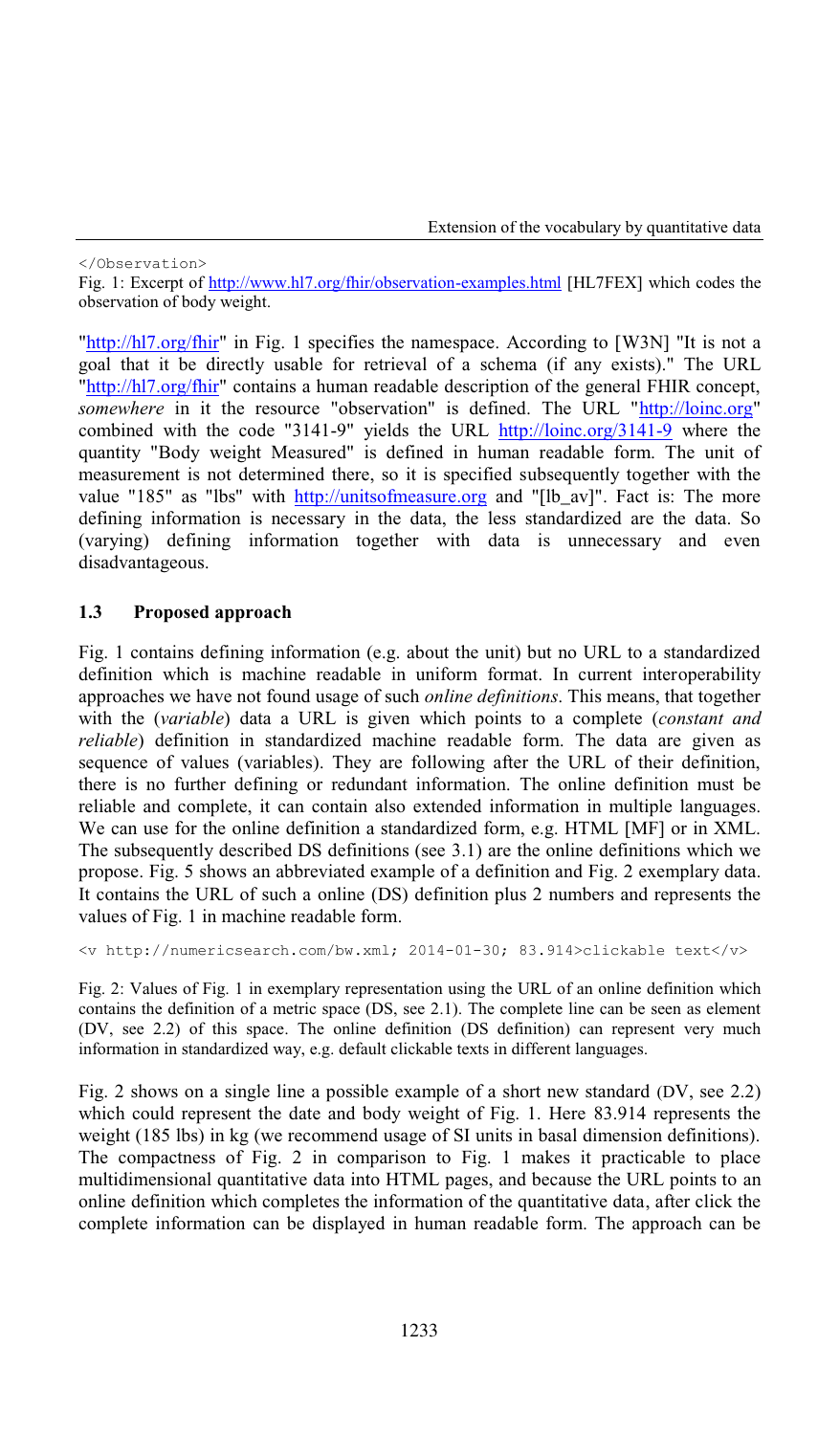generalized for all multidimensional data. We will deepen details subsequently.

## **2 Data structures**

Fig. 2 shows a HTTP URL plus a sequence of values. To make it searchable we can understand every value as a dimension of a metric space. Every pair of elements of a metric space has a well defined nonnegative distance which is the smaller, the greater the similarity is. Therefore in our approach multidimensional quantitative data (Fig. 2) are defined as elements (vectors) of one- or multidimensional metric spaces. This allows similarity search by minimizing the distance. To cover all interesting topics, all users must get the practicable possibility to compose own online definitions of metric spaces. Subsequently we call these metric spaces "Domain Spaces" (DSs) and their elements "Domain Vectors" (DVs). We selected these names because DSs can be defined by web users according to their domain of interest, and because of their applicability in Domain Ontologies (see [Haas]).

### **2.1 Domain Space (DS)**

Fig. 3 shows the structure of a DS definition. Main content is an ordered sequence of dimension definitions. The DS definition and every dimension definition can be addressed using a HTTP URL.

**Domain Space (DS): Dimension of a DS:**



Fig. 3: Structure of a DS and DS dimension. The DS and every of its dimensions have a unique name (HTTP URL). Every dimension of a DS can represent an unbranched value or again a DS.

Fig. 3 shows that DS dimensions can represent a (unbranched) value or again a DS. The value is numeric by default. As special feature a value can also represent text or binary data using e.g. the discrete metric as distance function. If the dimension represents a DS, it is called branched. Because a dimension (of a DS) again can represent a DS, DS definitions can be nested and reused within new DS definitions.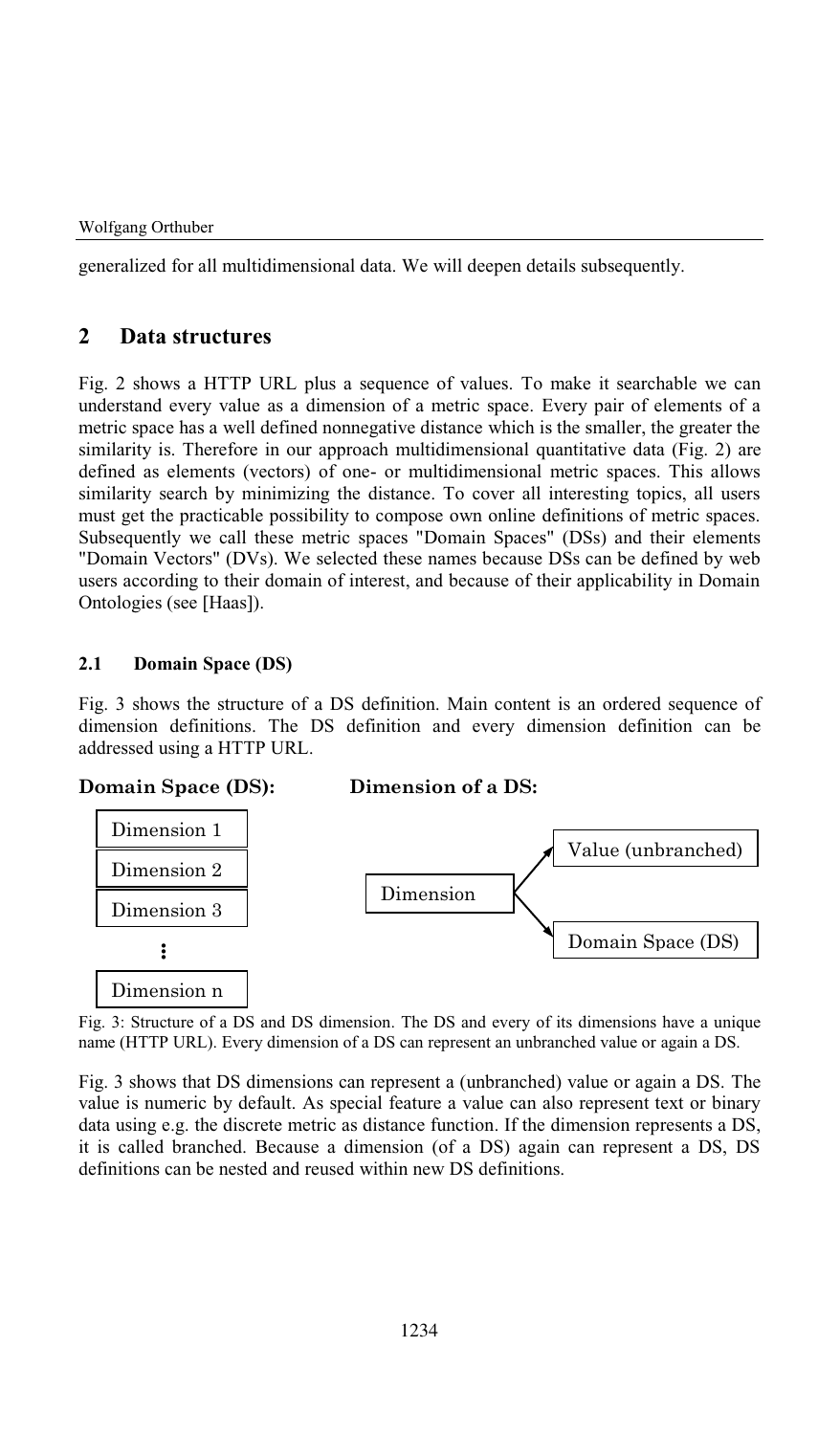### **2.2 Domain Vector (DV)**

For identification of DVs (quantitative data) on the web we need a unique identifier (URI). It is efficient to use for this a Uniform Resource Locator (URL) [W3U] of the definition of the containing DS. This URL identifies the data *and* simultaneously locates their definition. Therefore the DV content starts with the HTTP URL of the DS definition. After this identifier the list of values follows usually in the same order like in the DS definition. So we get the above mentioned compact structure *HTTP URL plus a sequence of values* of a DV (data) on the web, as shown in Fig. 2. Additional identification of values by (abbreviated) HTTP URLs of dimension definitions is possible. Identification is necessary if the order is changed, e.g. if dimensions are bypassed.

## **3 Implementation**

We made an online implementation which demonstrates on a local database important key steps: Guided definition of DSs and DVs, interoperable data formats which unambiguously depend on the definition, text search within parts of definitions, e.g. for selection of DSs for numeric search. Most interesting is multidimensional similarity search with and without additional conditions, where the search window is automatically adapted to the chosen DS (e.g. Fig. 7 and Fig. 9). In this paper we will show important steps and results of the procedure.

### **3.1 Definition of a DS**

It is necessary that users can define own DSs. For demonstration purposes we show in Fig. 4 the definition of the unbranched simple space "BodyWeight". Details of every dimension can be defined online.

#### Definition of DS 1029 (BodyWeight) owner

| $<<$ < > >> ><br>$\lt$<br>0.0                                                      |                                             |
|------------------------------------------------------------------------------------|---------------------------------------------|
| $\Omega$<br>BodyWeight                                                             |                                             |
| Date   yyyy-mm-dd<br>$\mathbf{0}$<br>Weight   kg<br>$\mathbf{1}$                   |                                             |
| Keyword:                                                                           | Link:                                       |
| BodyWeight                                                                         | A                                           |
| Comment:                                                                           |                                             |
| This is:<br>$\epsilon$ draft<br>$C$ ok<br>Nested metric:<br>Manhattan<br>$\bullet$ | c deprecated<br>C Euclidean<br>Maximum<br>O |

Fig. 4: Definition of a simple unbranched DS "BodyWeight".

Fig. 5 shows a possible XML representation of this DS definition [OrExDS].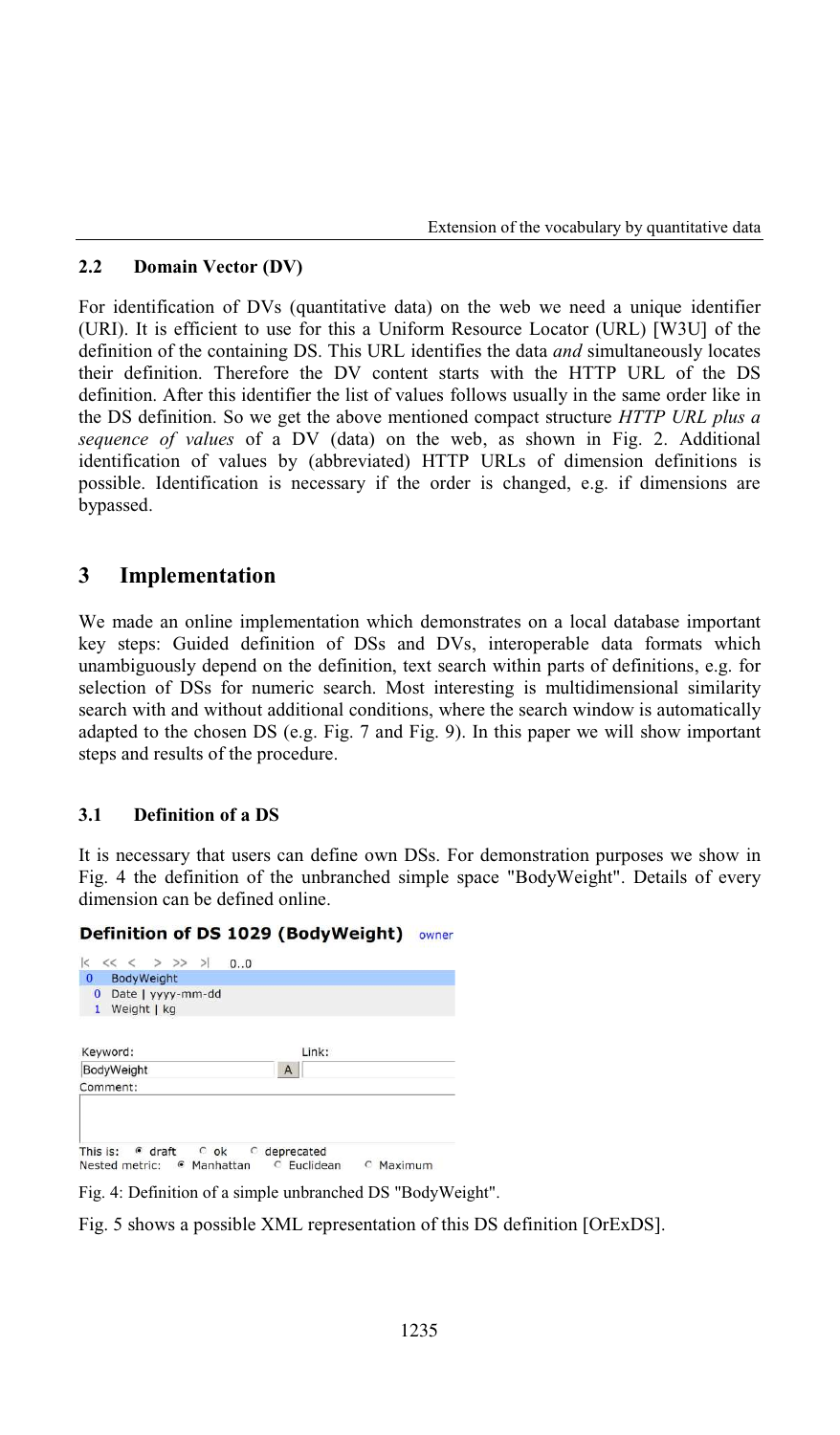#### Wolfgang Orthuber

```
<DS><kw>BodyWeight</kw>
 <dim>
    <format>yyyy-mm-dd</format>
    <kw>Date</kw>
    <kw>yyyy-mm-dd</kw>
  </dim>
  <dim>
    <format>float</format>
    <kw>Weight</kw>
    <kw>kg</kw>
  </dim>
\langle/DS\rangle
```
Fig. 5: Possible abbreviated short XML representation of the definition of the DS "BodyWeight". This is only an example for explanation purposes. A later standard will deviate from this.

If "http://numericsearch.com/bw.xml" is the URL of this DS definition (Fig. 5), then Fig. 2 could represent a possible DV of this DS. It could be displayed on the screen as "clickable text" similarly like a clickable hyperlink. After click an adapted browser can show a detailed representation of the quantitative data, also our online implementation demonstrates this (Fig. 6) [OrExDV].

| n            | <b>BodyWeight</b>            |  |  |
|--------------|------------------------------|--|--|
| $\mathbf{0}$ | 2014-01-30 Date   yyyy-mm-dd |  |  |
|              | 83.914 Weight   kg           |  |  |

Fig. 6: Exemplary representation of the DV (quantitative data) of Fig. 2 [OrExDV] using the DS definition (Fig. 4).

Fig. 7 shows an exemplary search (search window online [OrExDV]) in a small DS "BodyWeight" with 4 DVs.

### NumericSearch in DS 1029 (BodyWeight)

|   | $ <\langle<\rangle$ > >> > |     |     | 0.0 | search | spar                 |
|---|----------------------------|-----|-----|-----|--------|----------------------|
|   |                            | sim | min | max |        |                      |
|   |                            |     |     |     |        | BodyWeight           |
| 0 |                            |     |     |     |        | □ Date   yyyy-mm-dd  |
|   |                            | 80  |     |     |        | $\Gamma$ Weight   kg |

Fig. 7: Possible search within DS "BodyWeight" [OrExS1], Fig. 8 shows the search result.

```
d a
    0| 15 o clickable-text-1 | 2014-02-05, 80,
3.914| 24 o clickable-text | 2014-01-30, 83.914,
    5| 21 o clickable-text-2 | 2014-03-10, 75,
   10| 15 o clickable-text-3 | 2014-04-20, 70,
```
Fig. 8: Search result of Fig. 7. Column "a" shows the access count to the DV, Column "d" the distance (Manhattan metric with weight 1), and the last column the last dimension of the DV (weight).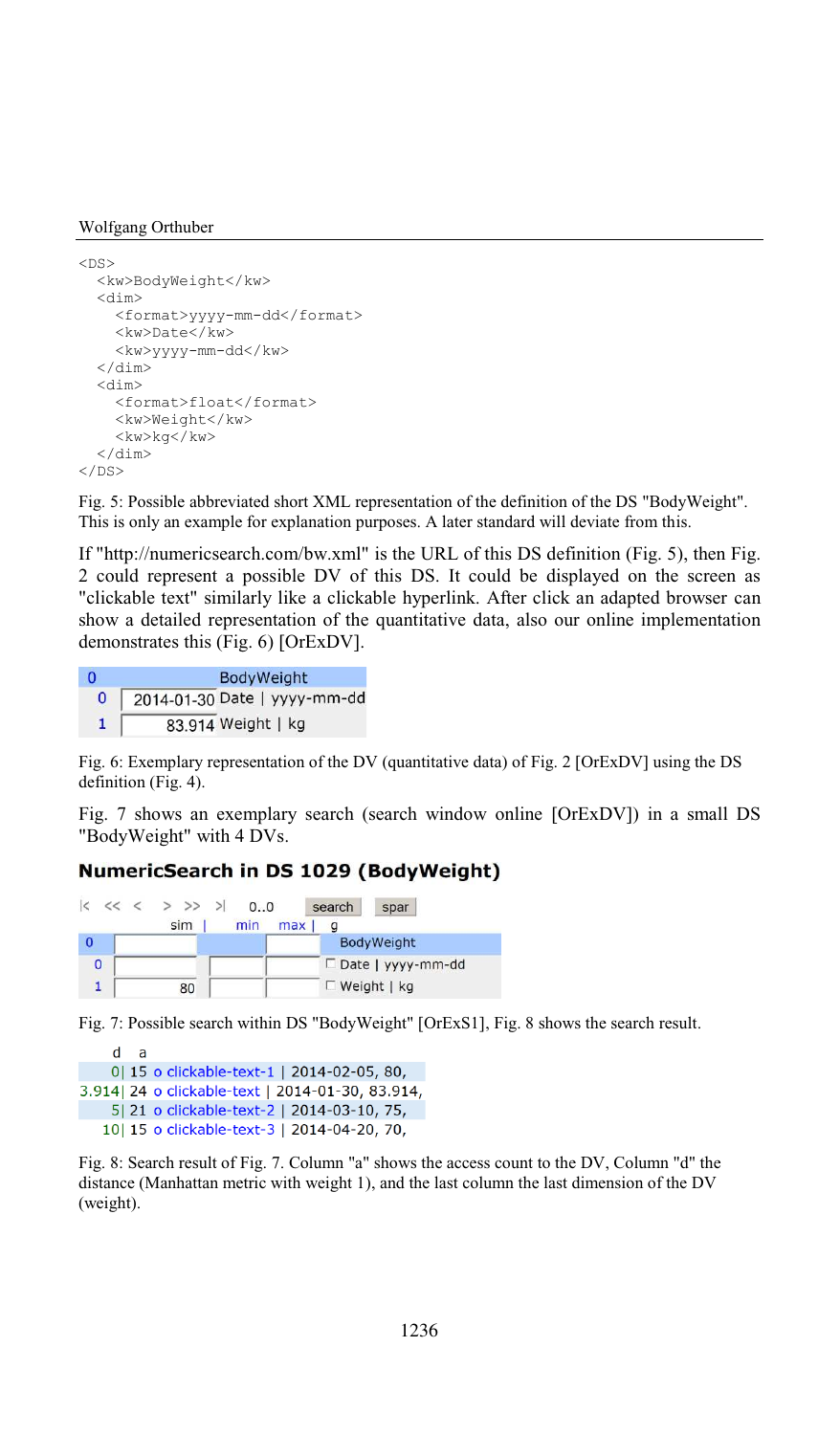Fig. 8 demonstrates the principle of similarity search in this simple example. As distance function default Manhattan Metric (in case of one dimension the absolute difference) is chosen. Let w represent the last dimension (weight) in a DV, d the distance. Because weight 80kg was searched,  $d=|80-w|$ . The search result is sorted that the rank is the higher, the smaller d is.

### **4 Evaluation**

A DV represents quantitative data by a HTTP URL plus a sequence of values (Fig. 2). It is interoperable because data of the same kind have the same format and can be recognized by a unique URL. It is clickable like today a HTTP URL is clickable, if the URL points to a complete standardized definition of the values (a DS definition, e.g. Fig. 5) and the browser is programmed to combine it with the values. Also our implementation demonstrates clickable text and after click combination of values with a DS definition (Fig. 6).

Less trivial is search of DVs, especially its practicability. Because on the web all DVs of the same DS have the same identifier (the URL of the DS definition), a crawler can collect these into the same database. So DVs are searchable. But it is not clear to what extent search of DVs is possible in larger DSs. Therefore we generated a high dimensional nested DS and filled it with 100001 DVs. It combines according to 2.1 unbranched DSs. Two of them (a 4-dimensional DS with Euclidean Metric and a 140 dimensional DS with Manhattan Metric) were filled with pseudo random numbers which are equally distributed between 0 and 10. To demonstrate the effect of similarity search we searched in a 2 dimensional subspace (Fig. 9).

## NumericSearch in DS 1023 (test-150dim)



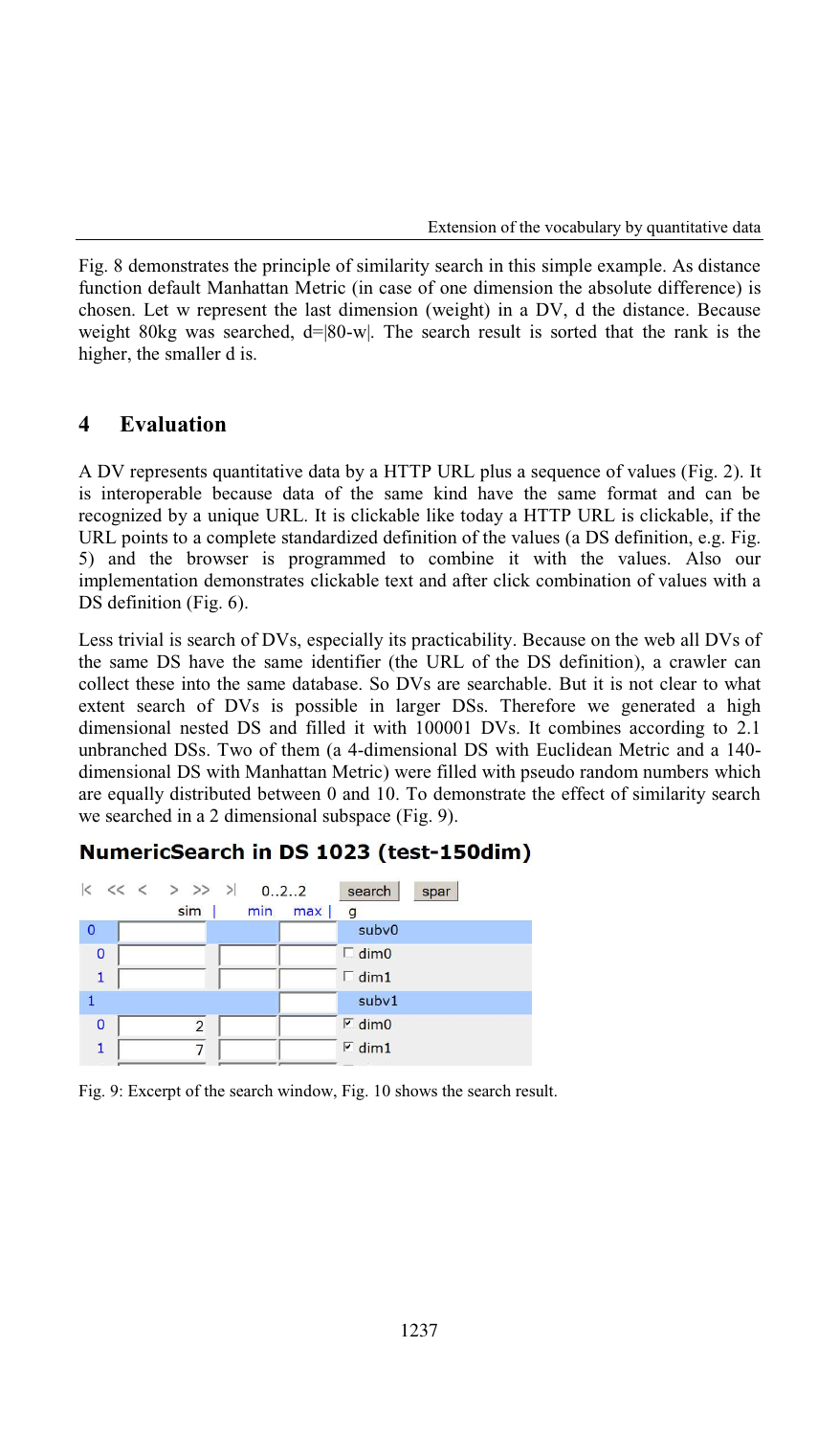#### Wolfgang Orthuber



Fig. 10: Search result of Fig. 9, shown are the 1000 found DVs of 100001 DVs.

Fig. 10 shows the graphical result after search of Fig. 9. The content of the searched dimensions of the 1000 nearest of 100001 DVs is displayed. Due to the Euclidean Metric an elliptic shape around the searched coordinates results, because it represents in the given scale geometrically the set of nearest points around the point with the searched coordinates.

Now we test the performance of multidimensional similarity search in a more complex example with combined Euclidean and Manhattan metric. Let  $x_m$  denote a coordinate of a DV within the Euclidean Space and  $x_{\rm sm}$  the corresponding searched coordinate and  $y_{\rm n}$ a coordinate of a DV within the Manhattan Space and  $ys_n$  the corresponding searched

coordinate, then the distance d is: 
$$
d = \sqrt{\sum_{m=1}^{4} (x_m - xs_m)^2 + \sum_{n=1}^{n \max} |y_n - ys_n|}
$$
. (1)

Using this distance function we performed similarity search with *n* max  $\in \{0.10, 20, 30, 40, 50, 60, 70, 80, 90, 100, 110, 120, 130, 140\}$ . We want to emphasize that due to the curse of dimensionality  $[Ag]$  high dimensional similarity search (nmax $>10$ ) tends to become inefficient in case of independent dimensions, else (in case of dependent dimensions) dimension reduction techniques are recommendable (e.g. [Indyk]). If the dependencies of dimensions are hidden, initially this can be difficult. High dimensional search was tested here to examine the performance of the system also in case of difficult situations.

According to (1) the total count of searched dimensions is nmax+4. Fig. 11 shows the average search times in case of 4..144 searched dimensions. The implementation was programmed using java jdk-7u4-linux-x64.rpm, apache-tomcat-7.0.27.zip, synchronized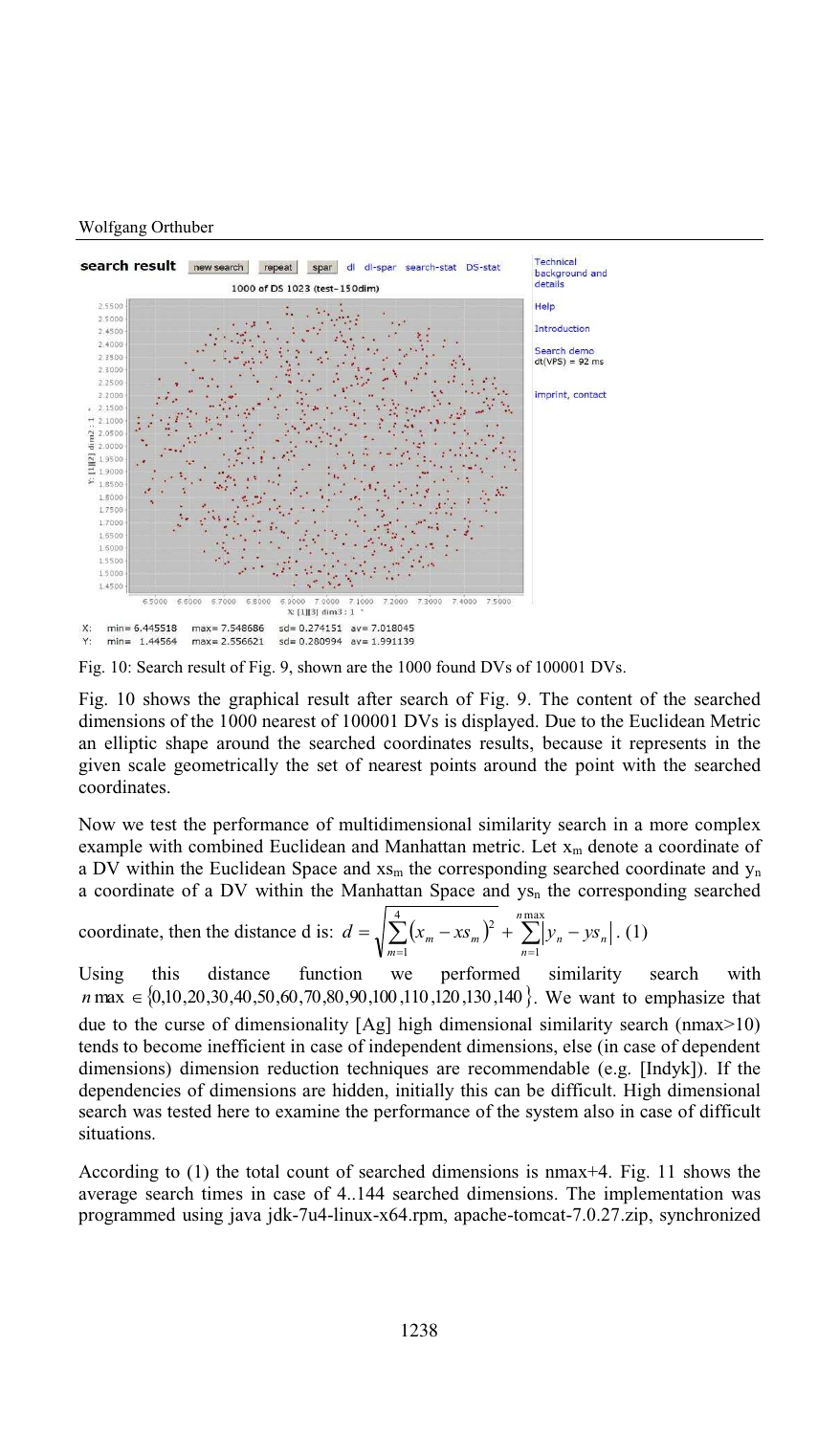index [Or5]. To save costs this implementation was done on a virtual server. It uses 14GB RAM and 4 cores of an Intel Core i7 CPU with 3.2 GHz, 1000 GB HDD with Linux Cent OS 6.3.



Fig. 11: Horizontal axis: nmax (=Count of searched dimensions in Manhattan Space) Vertical axis: av  $(=\alpha)$  = average search time of 20 similarity searches within 100001 DVs in milliseconds) and sd (=standard deviation of search time)

Fig. 11 shows that it is possible to search through 100001 DVs on the average within 100ms in case of 4 dimensions, within 200ms in case of 14 dimensions and within 1700ms in case of 144 dimensions. Independently of this search performance could be enhanced by parallel processing, which is possible after splitting the space and reunion of the search results.

## **5 Discussion**

According to [W3LT] at the June 2011 Semtech conference it was announced that a query of  $1,009,690,381,946$  triples was done in 338 hours for an average rate of 829556 triples per second. The driving force has been Amdocs and their AIDA platform. So averagely per 100ms 82956 triples have been processed. In another source [Erl] was stated "Loading speed for data in the Turtle syntax is up to 38000 triples per second."  $(i.e. 3800$  triples within 100ms) The here presented implementation searched in case of 4 dimensions on the average within 100ms through 100001 DVs, using a cheap virtual server. So it becomes clear that DV search is practicable and very efficient compared to existing approaches.

The in Fig. 3 shown structure of DSs definitions is similar to that of an ordered directory tree: ADS combines dimensions which represent values or again DSs(like a directory contains files or again directories). At this in a DS definition the order of dimension definitions is important because it determines the order in which values can be given in a DV without necessary dimension identifier. Moreover in case of DSs circular definitions are possible, i.e. a DS can contain somewhere in its own tree a dimension which represents (points back to) an own definition. Therefore software has to stop after a predefined count of circular extensions.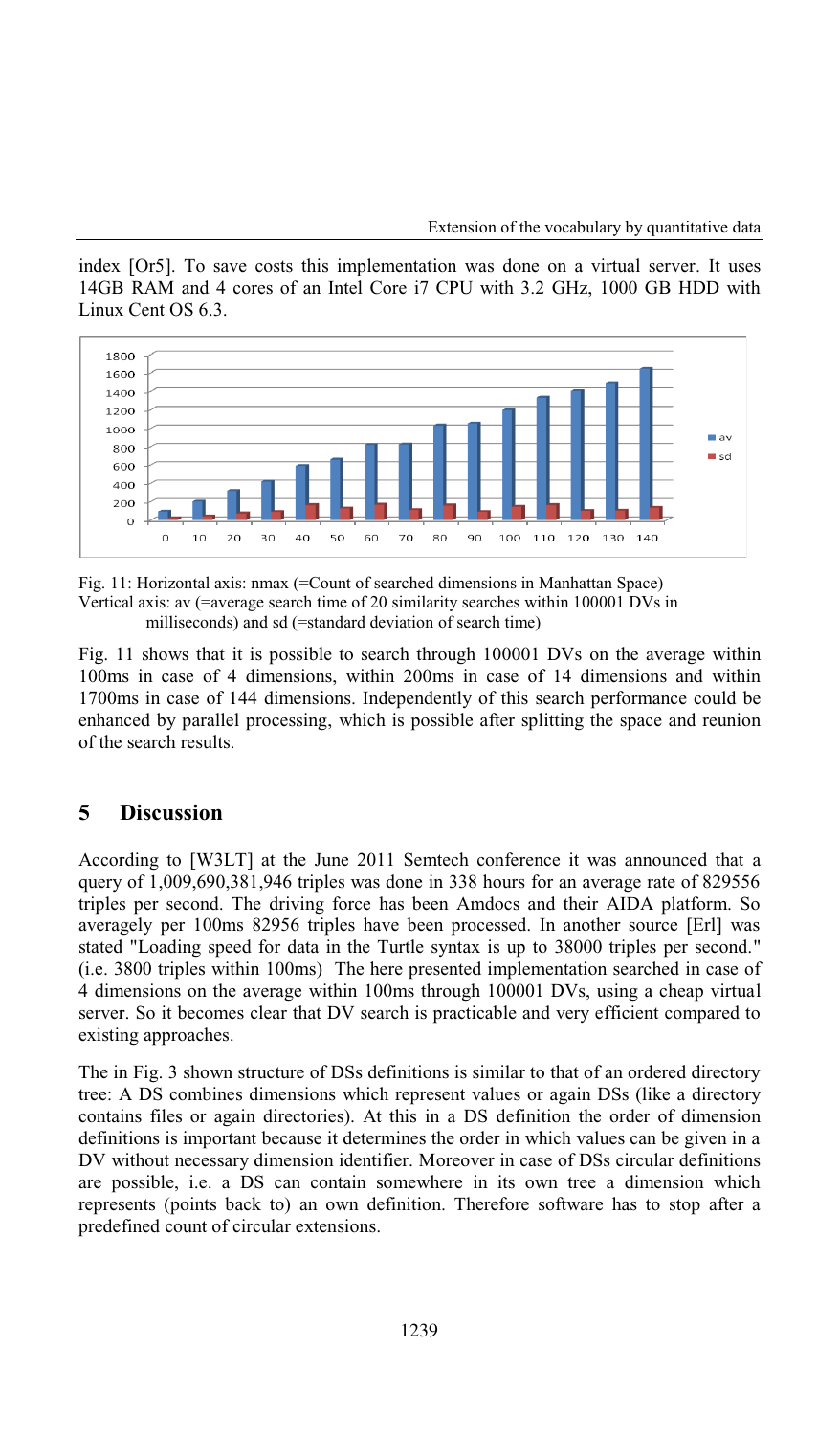"Why does this extend the searchable vocabulary?" is a natural question due to the topic and explicitly answered: The extension of the common searchable vocabulary by quantitative data means, that these are quickly viewable (quickly known) and searchable by readers. Fig. 6 shows an example for this. With this not only the clickable text (e.g. "BodyWeight") but also underlying quantitative data become part of the quickly viewable and searchable common vocabulary. The definitions of the numbers and names can be translated also into other languages, so that after clicking on a DV the definition can be shown in the language of the reader (if known by the system). Words within conventional text could be used as clickable text of a DV (Fig. 2) and get additional searchable quantitative features, e.g. "drive" could get the additional feature "speed in km/h". If wished, such "quantified text" could contribute to more precise conversation without being more difficult to read than conventional text. We hope the scope of such an extension of conventional language (for technical, medical, legislative texts etc.) will be recognized. A detailed discussion [Or5] would exceed the scope of this paper, here some notes:

- Syntax for definition of DSs and DVs must be standardized.
- Definition of a DS shows data which are interesting in a certain domain. This increases motivation for writers to provide these data, to make the web more informative.
- The Definition of a DS (with quantitative dimensions) defines all elements with their connection and with this much more than the definition of a word. Therefore range and resolution of DV based description and search is much higher than word based description and search.
- Though the definition of a DS can be very elaborate, patents on DS definitions are counterproductive. DS definitions and DVs can be seen as part of language and of course patents on parts of language should not be possible.
- It is important that DS definitions are stable and reliable. The owner of a certain domain can provide some warranty, moreover DS definitions can be stored by search engines to detect possible incompatible changes.
- Redundant definitions should be avoided or linked together with equivalent definitions using "sameAs" directives [W3Ont]. For this focused text search within DS definitions is necessary.
- It possible to derive from every DS automatically an "evaluation DS" in an open database to give users the possibility to evaluate every DV of the DS with an own "evaluation DV" of the "evaluation DS".
- DSs with textual dimensions allow construction of sentences with given structure, also triples of the semantic web [BeSe].
- DSs whose dimensions describe preconditions (1), a following decision (2) and the following results (3) can be used for decision support e.g. in medicine.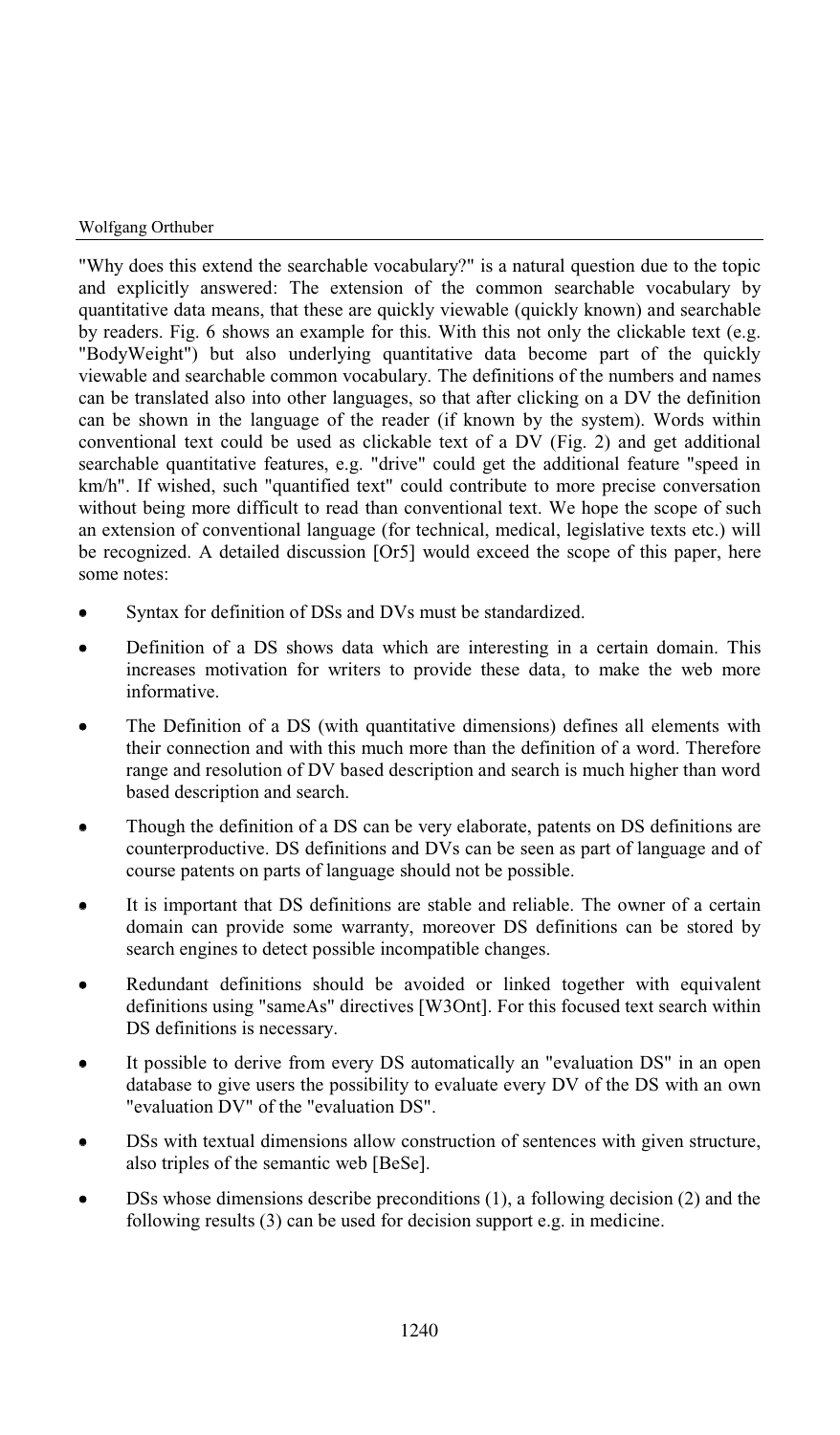### **6 Conclusion**

Introduction of online defined standardized metric spaces (DSs resp. "Domain Spaces") is an efficient means for extending the common vocabulary by user defined quantitative data (DVs) and for making quantitative data interoperable and searchable. Due to the far reaching technical potential it is recommendable to deepen this topic by science and economy.

## **Literature**

- [Ag] Aggarwal, C. Hinneburg, and A. Keim, D.: On the Surprising Behavior of Distance Metrics in High Dimensional Space. ICDT 2001, Vol. 1973, 420-434. DOI: http://dx.doi.org/10.1007/3-540-44503-x\_27, 2001.
- [An] Andoni, A. and Indyk, P.: Near-optimal hashing algorithms for approximate nearest neighbor in high dimensions. Communications of the ACM, vol. 51, no. 1, 2008, p. 117-122. http://mags.acm.org/communications/200801/#pg119, 2006.
- [BeSe] Berners-Lee, T., .Hendler, J., and Lassila, O. 2001. "The semantic web." Scientific american 284.5, 28-37.http://www.cs.umd.edu/~golbeck/LBSC690/SemanticWeb.html
- [Erl] Erling, O., & Mikhailov, I. RDF Support in the Virtuoso DBMS. In Networked Knowledge-Networked Media (pp. 7-24). Springer Berlin Heidelberg. 2009.
- [Gae] Gärdenfors, P. Conceptual Spaces: The Geometry of Thought. MIT Press, Cambridge, MA, 2000.
- [Haas] Haas, P.: Medizinische Informationssysteme und Elektronische Krankenakten. Springer, Berlin, Heidelberg, 2005.
- [HL7] HL7 Health Level Seven® INTERNATIONAL, http://www.hl7.org/, viewed June 2015
- [HL7F] HL7 INTERNATIONAL: FHIR, http://www.hl7.org/fhir/ , viewed June 2015
- [HL7FEX] HL7 INTERNATIONAL: Resource Observation Examples, Simple Weight Example, http://www.hl7.org/fhir/observation-examples.html , viewed June 2015
- [Indyk] Indyk P.: Dimensionality Reduction Techniques for Proximity Problems, Stanford University. (650-723-4532). http://people.csail.mit.edu/indyk/proxy99.ps, 1999.
- [McGui] McGuinness, D. L., & Van Harmelen, F. OWL web ontology language overview. W3C recommendation, 10(10), 2004.
- [MF] Microformats: Get started, http://microformats.org/wiki/get-started, viewed June 2015
- [Na] Nakao M. A., Axelrod S.: Numbers are better than words. Verbal specifications of frequency have no place in medicine. Am J Med 1983, 74, 1061–1065, 1983.
- [Or1] Orthuber, W., Fiedler, G., Kattan, M., Sommer, T., Fischer-Brandies, H.: Design of a global medical database which is searchable by human diagnostic patterns. The Open Medical Informatics Journal 2, 21-32, 2008.